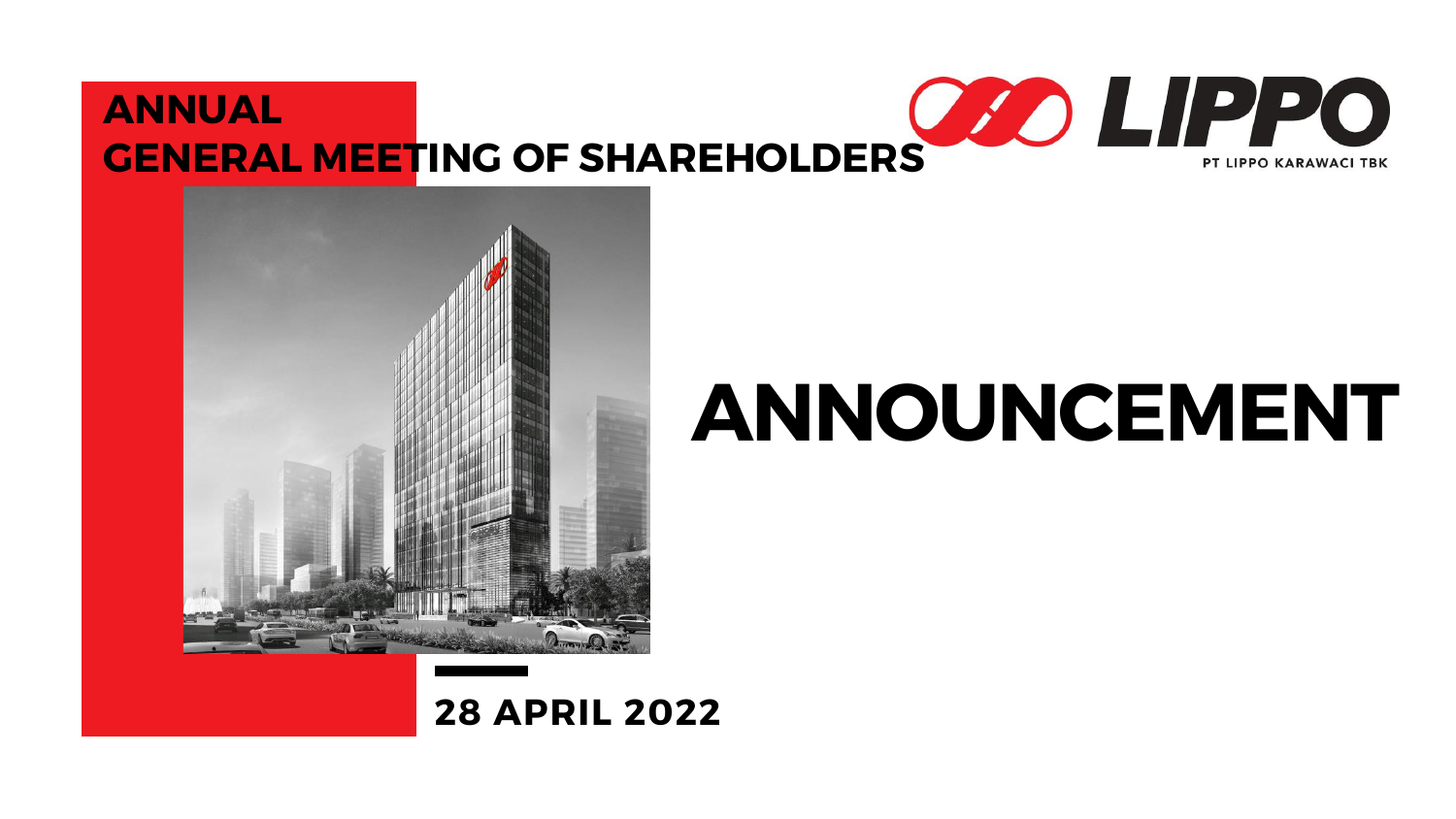#### ANNUAL GENERAL MEETING OF SHAREHOLDERS BY ELECTRONIC MEANS ANNOUNCEMENT

The Board of Directors of PT Lippo Karawaci Tbk. (the "Company") hereby announces to its Shareholders, that the Company will convene an Annual General Meeting of Shareholders in electronically (without physical attendance of the Shareholders and/or Proxy of Shareholders) in Jakarta on Monday, 6 June 2022 (the "Meeting"). Therefore, pursuant to the Company's Articles of Association, the Financial Services Authority Regulation No. 15/POJK.04/2020 on the Planning and Implementation of General Meetings of Shareholders of Public Companies ("POJK No. 15/2020"), and the Financial Services Authority Regulation No. 16/POJK.04/2020 on the Implementation of Electronic General Meeting of Shareholders ("POJK No. 16/2020"), the Invitation of the Meeting as well as the supporting materials of the Meeting will be announced and can be accessed on Friday, 13 May 2022 at, among other things, the Company's website [\(www.lippokarawaci.co.id](http://www.lippokarawaci.co.id/)), the Indonesia Stock Exchange (IDX)'s website [\(www.idx.co.id](http://www.idx.co.id/)), and the Electronic General Meeting System/eASY.KSEI website [\(https://easy.ksei.co.id/\)](https://easy.ksei.co.id/).

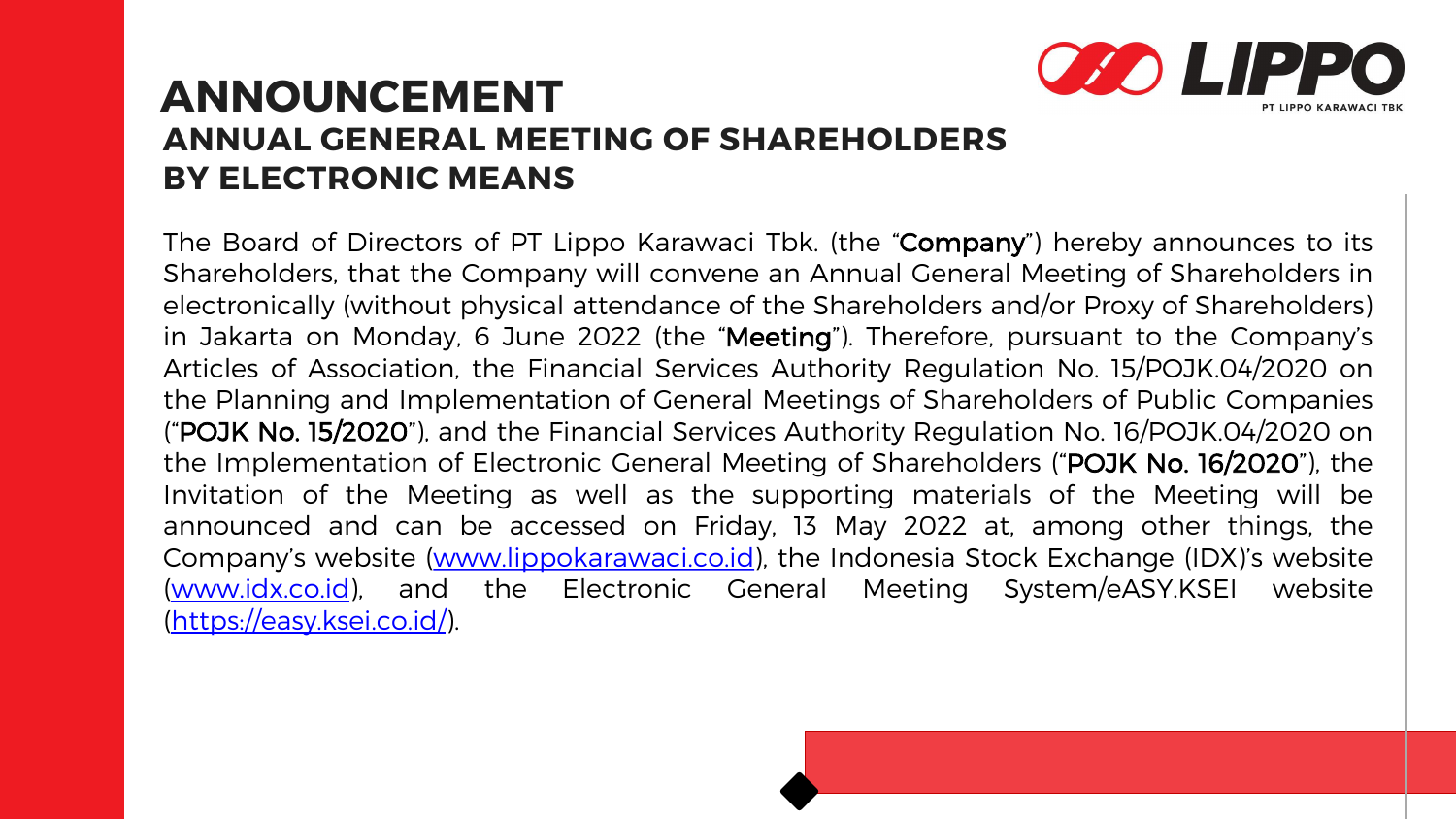Shareholders who are entitled to attend or be represented and vote in the Meeting are the Shareholders who are listed in the Company's Shareholders Register and/or the Shareholders whose Securities Account are registered in The Indonesia Central Securities Depository ("KSEI"), on Thursday, 12 May 2022 at 4.15 p.m. Western Indonesian Time.

#### ANNOUNCEMENT ANNUAL GENERAL MEETING OF SHAREHOLDERS BY ELECTRONIC MEANS

One or more shareholders who (collectively) represent at least 1/20 (one-twentieth) or more of the total shares with valid voting rights issued by the Company may propose a subject agenda of the Meeting which must be made in writing and received by the Board of Directors of the Company at least 7 (seven) days before the Meeting Invitation, namely on Wednesday, 6 May 2022, at 4 p.m. Western Indonesian Time. The proposal subject agenda from the Company's Shareholders will be included in the agenda for the Meeting to provided that it complies with the provisions of Article 12 paragraph 7 of the Company's Articles of Association and Article 16 paragraph (3) POJK No. 15/2020, among other things: it is made in good faith; it should consider the Company's interest; it should require decisions of General Meeting of Shareholders; it should state the reasons and attach material for such proposed agenda; and it should not contradict with the prevailing laws and the Company's Articles of Association.

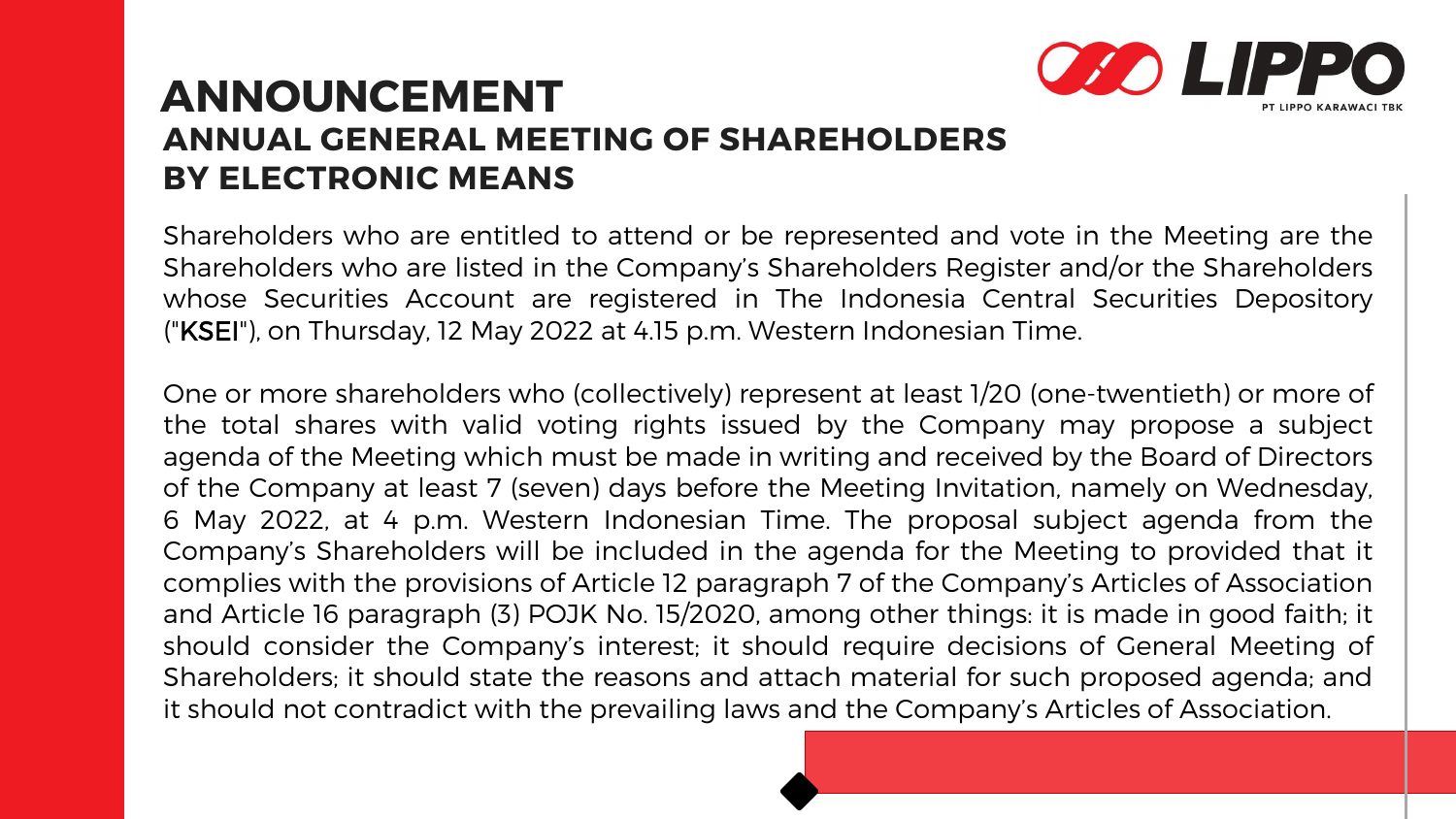The Company strongly suggests that the Shareholders authorize a proxy electronically ("e-Proxy") through the eASY.KSEI application provided by KSEI. The administration of e-Proxy will be available for Shareholders who are entitled to attend the Meeting from the date of the Meeting Invitation to 1 (one) working day before the Meeting Date at 12 p.m. Western Indonesian Time.

#### ANNOUNCEMENT ANNUAL GENERAL MEETING OF SHAREHOLDERS BY ELECTRONIC MEANS

This Meeting announcement is also available and can be accessed on the Company's website, the IDX's website, and eASY.KSEI application.

> Tangerang, 28 April 2022 THE BOARD OF DIRECTORS